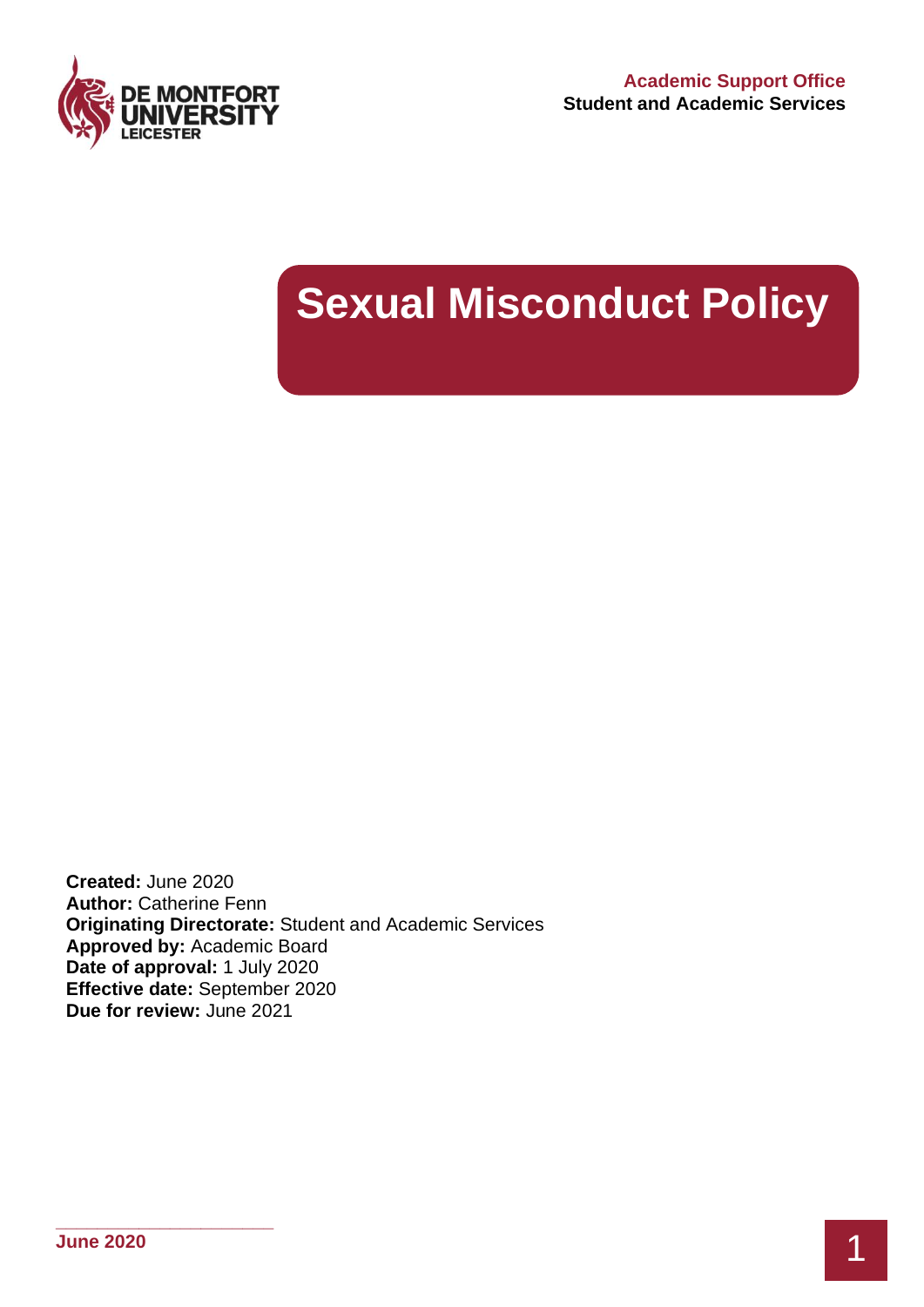

## **1. Introduction**

- 1.1 De Montfort University (the University) recognises that incidents of Sexual Misconduct as defined in the General Regulations & Policies Affecting Students 2019/20 chapter 2, paragraph 5.3.4, occur within our society and this is reflected within the University community.
- 1.2 The University commits to:
	- Provide support and recognition to Students who report or disclose incidents of alleged Sexual Misconduct to University Staff.
	- Provide a structure/framework in which allegations will be investigated, if wanted by the reporting Student (or necessary in cases of Safeguarding) and guidance will be given on options available both internally and externally.
	- Raise awareness of appropriate behaviour by which the University expects our students to conduct themselves.
	- Train staff involved in receiving reports and progressing investigations into allegations internally.
	- Train staff who are involved in decision making procedures affecting the students concerned.
	- Manage investigations in line with the General regulations affecting students and data protection guidelines.
	- Apply sensitivity when dealing with all parties involved in a case.

## **2. Scope**

- 2.1 This policy outlines how the University will support students who have disclosed or reported incidents of a sexual nature that contravene the General Regulations & Procedures Affecting Students, Chapter 2 paragraph 5.3.4. (See Annex 1 & 2 of this policy for types of behaviour and glossary of terms)
- 2.2 This policy applies to:
	- All Students of the University who are governed by the General Regulations of the University.
	- This Policy relates to all incidents of Sexual Misconduct as defined in General Regulations & Procedures Affecting Students Chapter 2 Paragraph 5.3.4.
	- Under this Policy all students who have experienced an incident of Sexual Misconduct will have equality of access to support regardless of when the incident occurred.
	- Disclosures and reports made under this Policy are not limited to incidents that are alleged to have occurred on University premises.
	- When the person who is alleged to have committed an act of the Sexual Misconduct (the Responding Party) is a Student the University will conduct a risk assessment to ensure the continued safety of individuals and the wider University community.
	- When the Responding Party is a member of Staff, the University's HR department will lead any further investigations, whilst the Student who has made the allegation (the Reporting Student) will be supported in accordance with this Policy.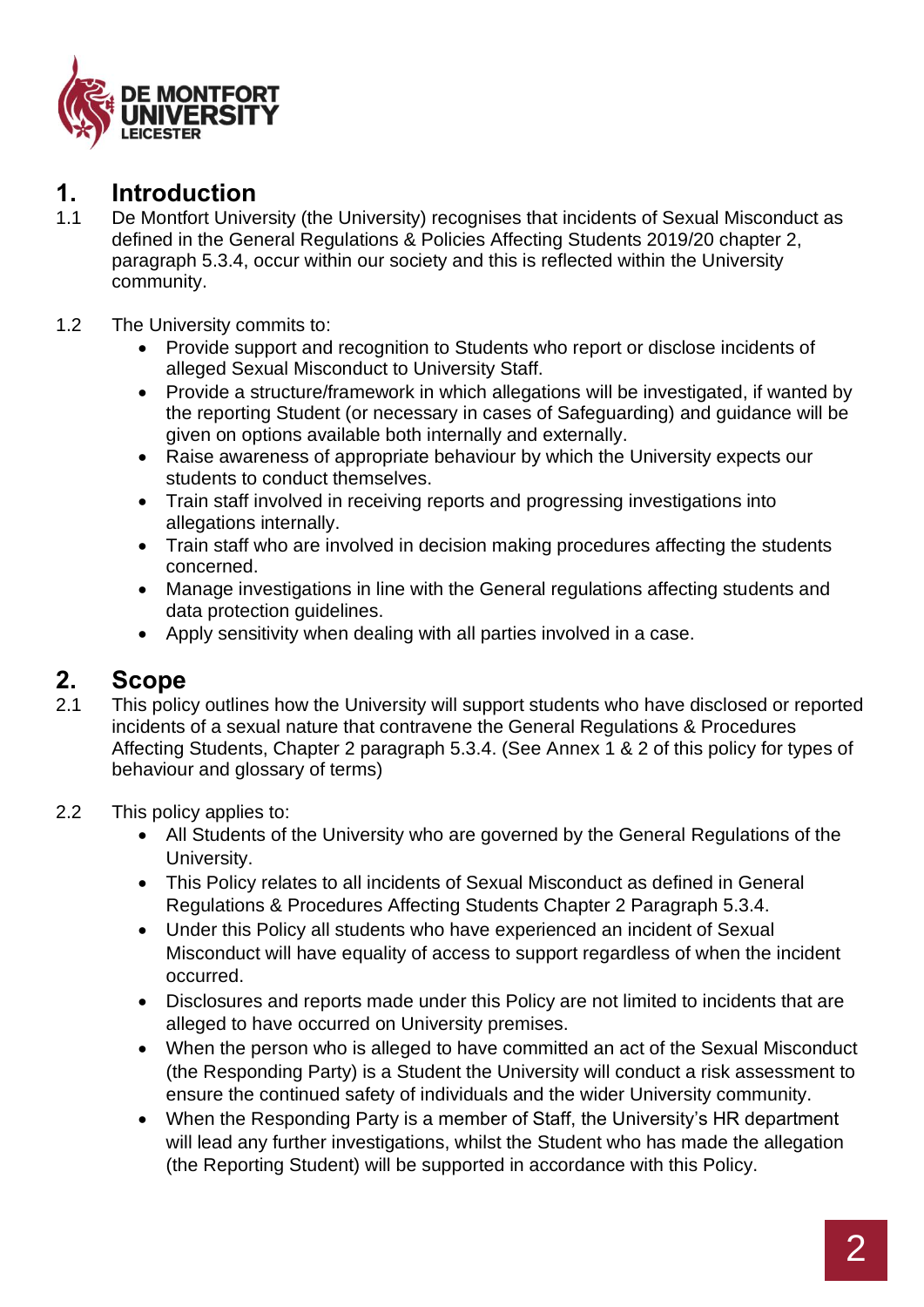

• Allegations of Sexual Misconduct which appear to the person to whom they have been to disclosed to amount to criminal offences may be referred to the police, in which case the University's investigation will be stayed pending the outcome of police investigations. Once these are completed, the University may then process the matter through internal University disciplinary procedures.

### **3. Parameters**

- 3.1 **Alcohol and/or Drug Use:** Intoxication is never a defence for committing an act of Sexual Misconduct and Violence, or for failing to obtain consent. If there is any doubt as to the level or extent of one's own or the other individual's incapacitation, the safest approach is not to engage in a sexual act.
- 3.2 **Equality and Diversity** Sexual Misconduct and Violence can be experienced by any individual, regardless of sex, gender, sexual orientation, relationship status, age, disability, faith, ethnicity, nationality and economic status. Women, members of the LGBT+ community, and individuals with disabilities are disproportionally affected by experiences of sexual violence. Experiences of sexual misconduct and violence may intersect with other forms of harassment and discrimination. See the University Dignity & Respect Policy: General Regulations Chapter 2 Annex 7.

### **4. Disclosure**

- 4.1 **Disclosure** means an individual choosing to tell anyone who is part of the University community about an incident of Sexual Misconduct. A disclosure will be supported by the specialist University service called The Mandala Project. More information and contact details can be found here: https://www.dmu.ac.uk/current-students/studentsupport/wellbeing-disability/The Mandala Project-project/index.aspx
- 4.2 A disclosure is confidential and will only be shared with the express permission of the disclosing student. A disclosure may remain the first and last point of contact with the University. A student can progress a disclosure to a report at any time.
- 4.3 The Mandala Project will offer support and can signpost to external agencies if required. This can include University welfare services (https://www.dmu.ac.uk/currentstudents/student-support/wellbeing-disability/index.aspx), external services such as Juniper Lodge/UAVA (https://www.leics.police.uk/advice/advice-and-information/rsa/rape-andsexual-assault/support-for-victims-of-rape-and-sexual-assault/).
- 4.4 The Mandala Project team can liaise confidentially with relevant faculty staff to ensure continuity of support. This will always be discussed first with the disclosing student.
- 4.5 Having disclosed an incident, the student may wish to report the case for further investigation. This will be taken up by the University Security Team.
- 4.6 The University has a duty to protect its Staff and Students, and there may be circumstances where the University considers that a matter which is raised informally must be pursued. The University reserves the right to take such action as it considers appropriate in relation to any matter raised, where it considers that it is in the interests of the University, its staff or students to do so.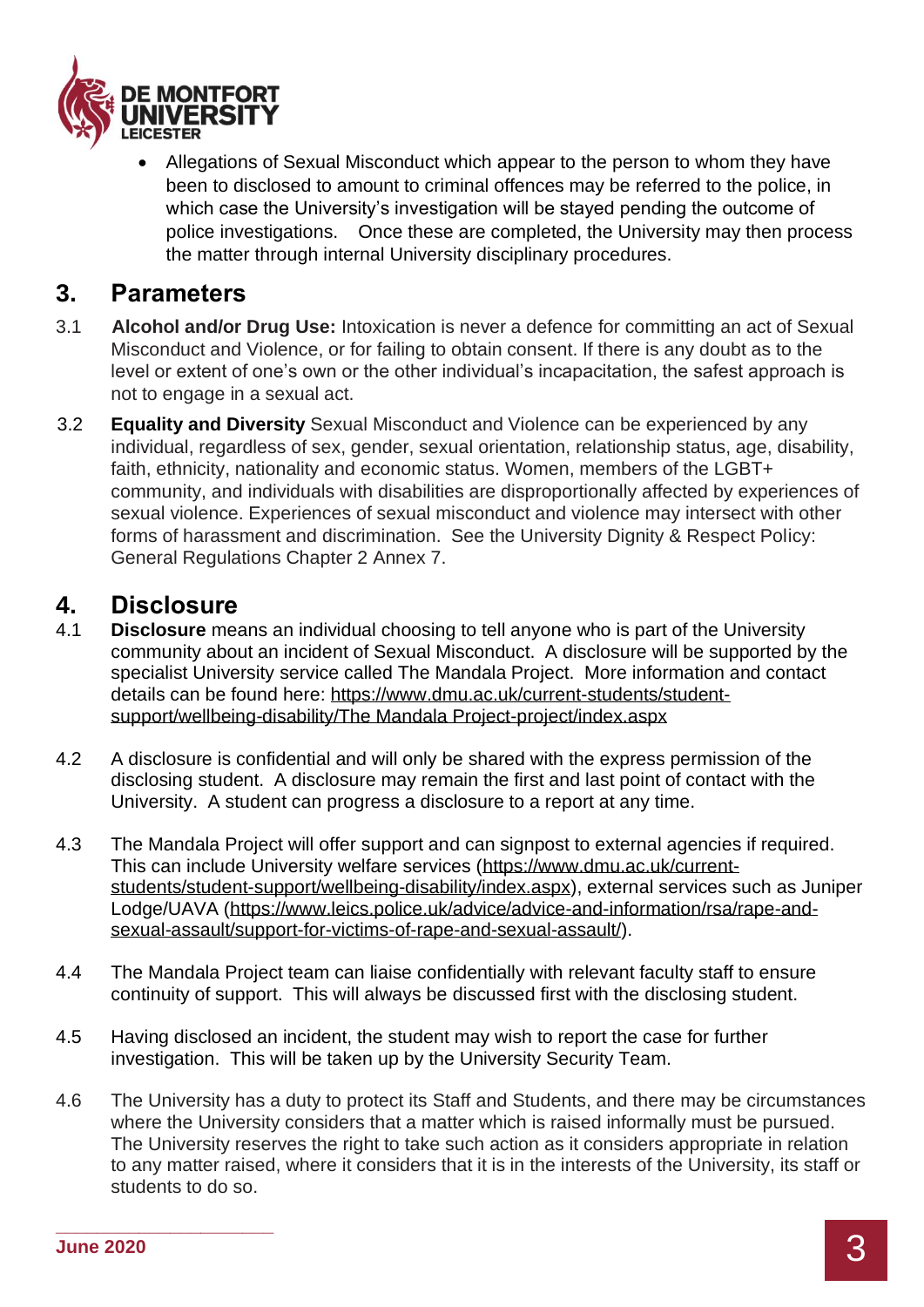

- 4.7 **A Report** is the official sharing of information with a Staff member of the University regarding an incident of Sexual Misconduct experienced by that individual, for the purposes of initiating an investigation process by the University.
- 4.8 If an allegation is reported to the police, the police investigation will take precedence over the University's investigation process. The University cannot prejudice a criminal investigation and cannot run their own investigations concurrently.
- 4.9 A risk assessment will be made by the University Security Team who will determine whether intermediate action is required whilst the police investigate.
- 4.10 If a student chooses not to report to the police, the University may investigate any breach of University regulations only (Chapter 2, General Regulations & Procedures Affecting Students). This investigation will be carried out by trained specialist investigators from the Security Team who will create a case file. The University is not in a position to carry out forensic investigations and will rely on evidence that is presented. An early report may assist investigators to gather timely and relevant evidence.

### **5. Procedure**

- 5.1 Any Student that has been accused of Sexual Misconduct as defined in the General Regulations chapter 2, paragraph 5.3.4 will be required to cooperate, in accordance with the agreement under the Student Contract and in line with the Regulations.
- 5.2 Support will be offered to any student who reports or discloses incidents of alleged Sexual Misconduct to University Staff through The Mandala Project. Responders from the Project and the Academic Support Office can provide advice and guidance surrounding the procedure of an investigation to a reporting student.
- 5.3 Support will be offered to any student who is alleged to have breached the Disciplinary Code. The Students' Union is able offer advice to all registered students.
- 5.4 Sensitivity will be applied to all parties involved in a case.
- 5.5 On completion of the investigation, the Responding Student may be subject to disciplinary action which will be heard by a University Discipline Committee (General Regulations & Procedures Affecting Students Chapter 2 Paragraph 17.
- 5.6 All students involved in a disciplinary case can be supported by the University Student Welfare Service.
- 5.7 The procedure for investigating a report of Sexual Misconduct of any kind is the Disciplinary Procedure. Sexual Misconduct allegations will **not** be investigated under the Student Complaint Procedure. The University follows the disciplinary procedure in cases of Sexual Misconduct and harassment. The disciplinary pathway is attached to this policy at Annex 4.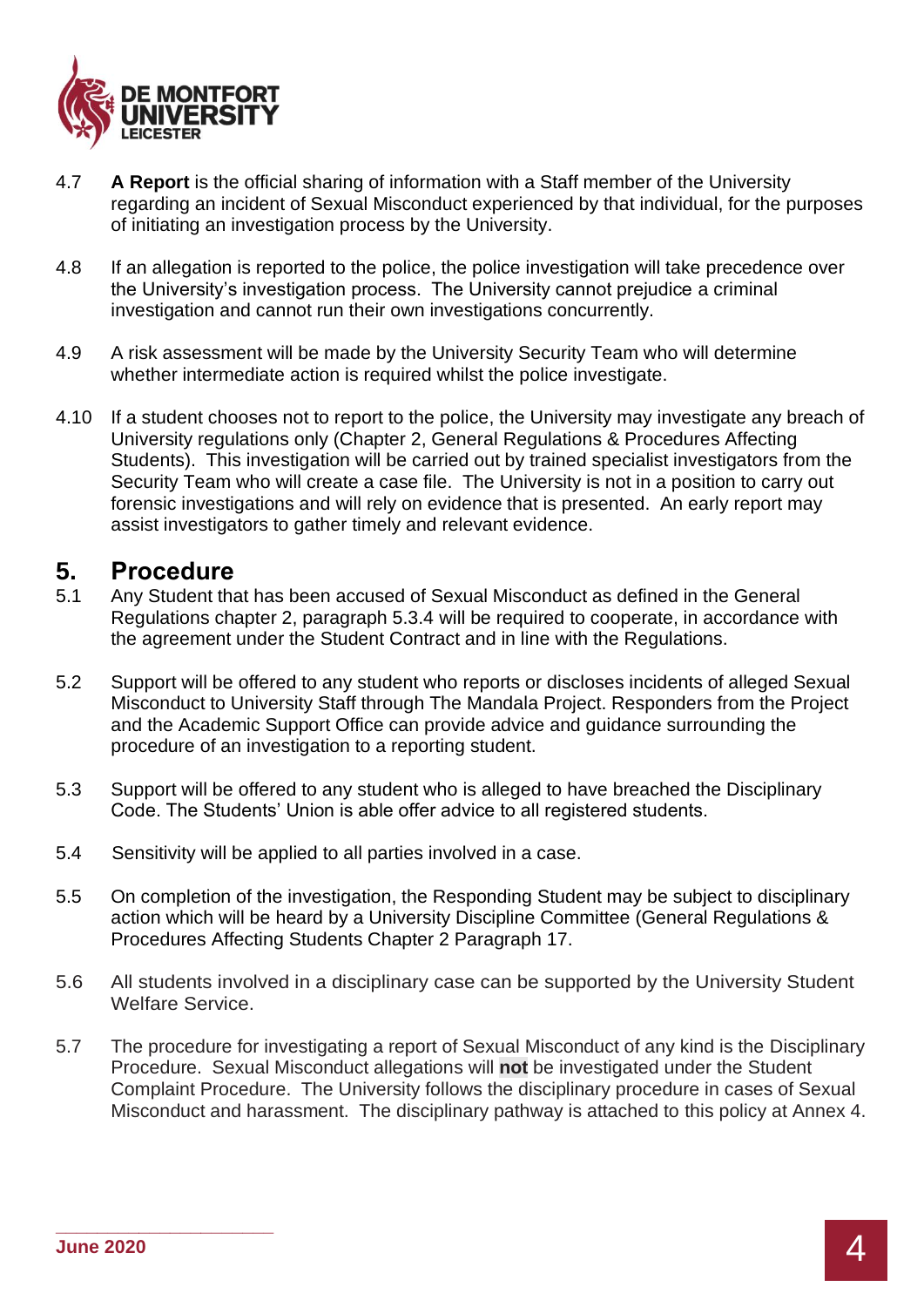

# **6. Confidentiality**

- 6.1 Confidentiality will be maintained, where possible, throughout the disclosure, reporting and investigative processes in recognition of the sensitive nature of Sexual Misconduct and Violence matters. As such, information will usually only be shared with relevant individuals/entities (who may be internal or external to the University, e.g. internal counsellors, witnesses, external experts from specialist agencies like Rape Crisis, Sexual Assault Referral Centre's or the Police) with the agreement of the Reporting Party.
- 6.2 The University reserves the right, and may be under an obligation, to share information in exceptional circumstances where such disclosure is necessary to protect any individual or the wider University community from harm or to prevent a crime from taking place.
- 6.3 All individuals involved in any process under this Policy must keep information that is disclosed to them as part of the process confidential.
- 6.4 Any unauthorised disclosure of confidential information will be considered a Policy violation and will be addressed accordingly.
- 6.5 Throughout all proceedings, the University will act in compliance with the General Data Protection Regulation (GDPR) and Data Protection Act 2018.

### **7. Timescales**

- 7.1 The University endeavours to investigate all incidents of misconduct within a timely manner.
- 7.2 It must be noted that a number of factors can impact the speed at which investigations can be conducted. These include police involvement, judicial procedures and availability of relevant witnesses or evidence.
- 7.3 The University has recommended timescales for processing major and minor disciplinary cases which can be found in the General Regulations & Procedures Affecting Students, Chapter 2 Annex 2.
- 7.4 Reporting Students, and Reported Students, will be kept informed on the progress of their case.

### **8. Outcomes**

- 8.1 Once an internal investigation is complete a report will be made to the Executive Director of Student and Academic Services, and the Student Appeals & Conduct Officer for consideration of any further action at Minor or Major disciplinary levels.
- 8.2 Authorised Officers and the Disciplinary Committee have a mandate to determine whether a Reported Student has breached the University Regulations and Code of Conduct, based on the evidence provided and the individual merits of each case.
- 8.3 The Authorised Officers and the Disciplinary Committee can only make a judgement on the balance of probabilities (see Annex 2) and will issue an appropriate penalty accordingly.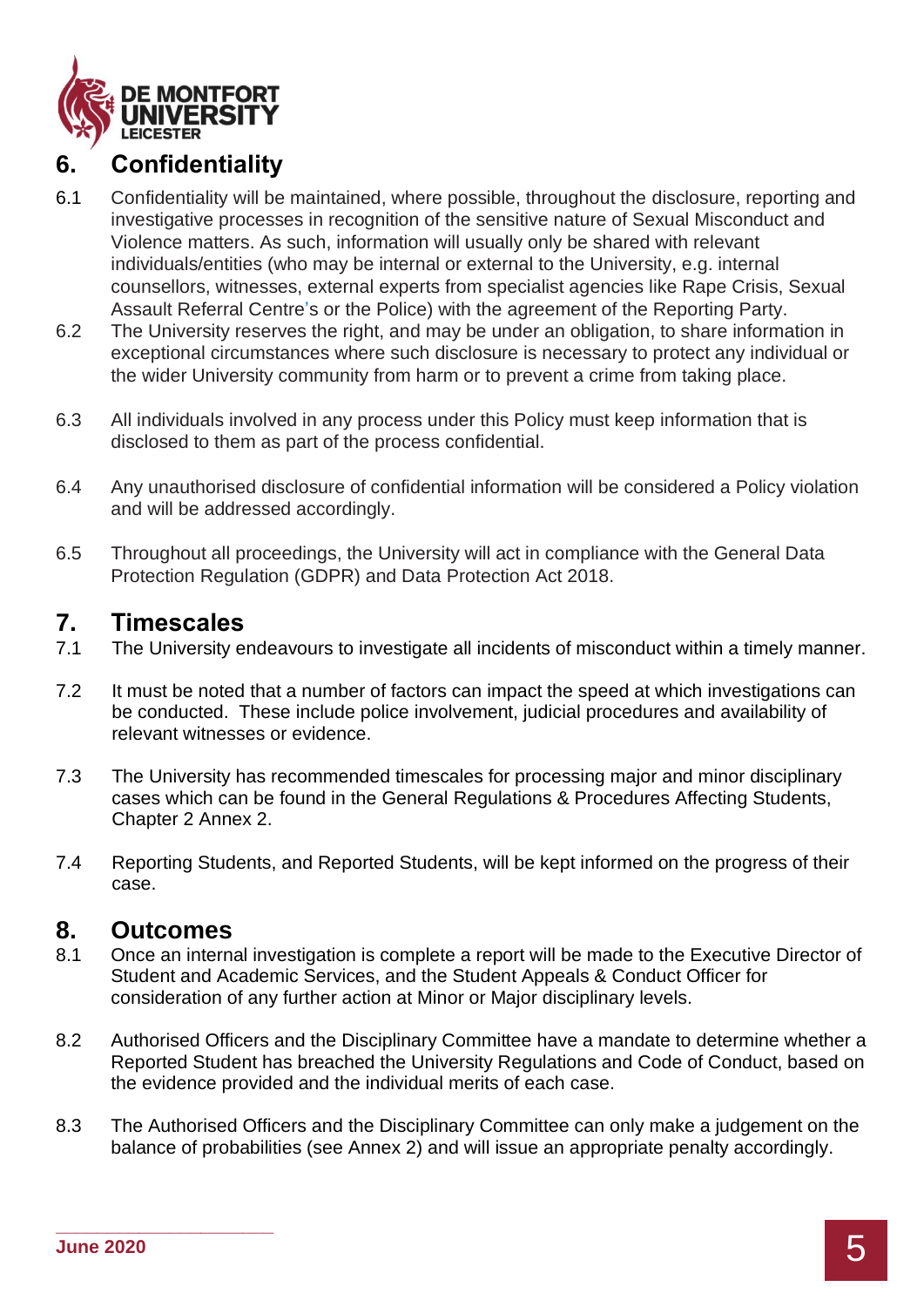

- 8.4 Once a case had been completed through the internal University Disciplinary Procedure the Reporting Student will be informed of its conclusion, and where appropriate, any further action taken by the University.
- 8.5 The University's decision regarding disciplinary action is final and no further action may be taken by the Reporting Student within the University's procedures.
- 8.6 Any Student reporting an incident involving sexual misconduct will be given support to enable their continued presence at the University and continue their learning.

### **9. Training**

- 9.1 Inquiries into reports of Sexual Misconduct require specialist training to ensure a robust, fair and impartial investigation. Reports of Sexual Misconduct by students, that require further investigation, will be conducted by Staff from the University Security team who have received appropriate training.
- 9.2 Inquiries into cases brought against members of Staff will be investigated by the University HR department with the support of the Security team.
- 9.3 The University is committed to ensuring all panel members involved in cases of Sexual Misconduct receive the appropriate training and support.
- 9.4 The University provides all Staff with guidance on how to manage cases of disclosure.

## **10. Types of Reporting**

#### 10.1 Anonymous Reporting

The University cannot respond to anonymous reports. The University does however recognise that students may wish to raise concerns in confidence. In such cases the investigation team will try to resolve the issue without disclosing the student's identity. It must be borne in mind that:

- It may be difficult to investigate complaints without revealing the identity of the complainant.
- It may be possible to make preliminary investigations without revealing the identity of the complainant but if the allegations are serious or the case is complex, the complainant may need to be identified if the case is to be pursued further. In such instances the investigation team will discuss the situation with the complainant before the case proceeds.
- The person or department which is the subject of a complaint may recognise the complainant because of the issues or allegations raised.
- No student will suffer reprisals for making a complaint in good faith.

#### 10.2 Complaints Made Without Basis and With Intent to Cause Harm

The University reserves the right to terminate consideration of a complaint if it considers it to be frivolous, malicious or vexatious. In such instances the Student Appeals and Conduct Officer (or their designated nominee) will write to the complainant or their representative explaining why they are terminating consideration of the matter. In such circumstances the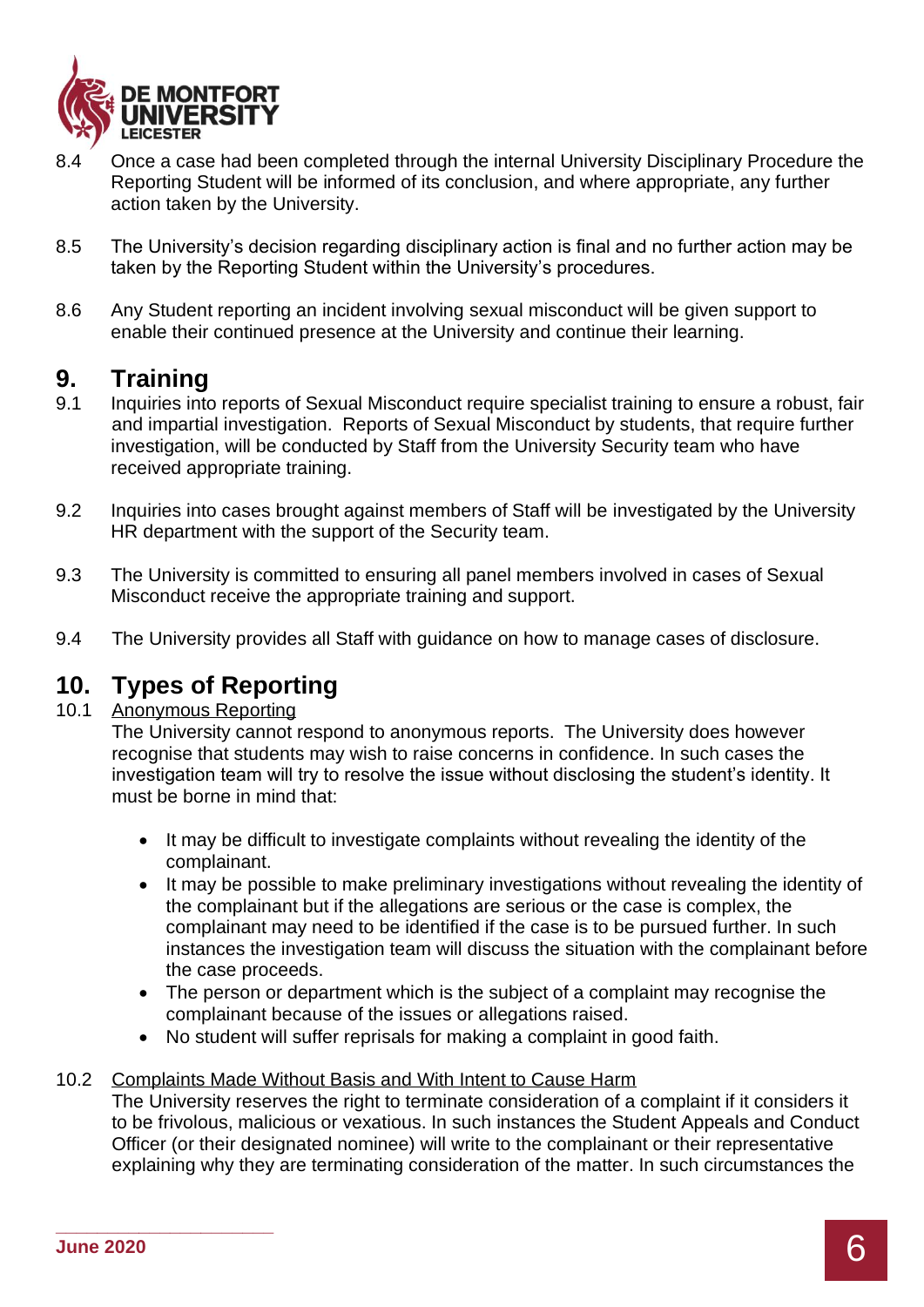

Student Appeals and Conduct Officer (or their designated nominee)'s decision is final and not subject to review by any other University body.

10.3 Should the Student Appeals and Conduct Officer (or their designated nominee) determine that a complaint is frivolous, malicious or vexatious, the complaint will be closed and appropriate disciplinary action may be taken against the complainant under the University's General Regulations and Procedures Affecting Students, Chapter 2, the link to which can be found on the following webpage:

[https://www.dmu.ac.uk/current-students/student-support/exams-deferrals-regulations](https://www.dmu.ac.uk/current-students/student-support/exams-deferrals-regulations-policies/studentregulations-and-policies/index.aspx)[policies/studentregulations-and-policies/index.aspx](https://www.dmu.ac.uk/current-students/student-support/exams-deferrals-regulations-policies/studentregulations-and-policies/index.aspx)

## **11. Review**

- 11.1 The university will:
	- Ensure this policy, and any changes, is accessible to staff and students
	- Annually review and update this policy, where appropriate, and any other associated policy and guidelines and publish details of any changes.

### **Accompanying Documents to this Policy**

- Annex 1 Types of Behaviour
- Annex 2 Glossary
- Annex 3 Disclosure Process Pathway
- Annex 4 Disciplinary Pathway
- Annex 5 Reported Student Pathway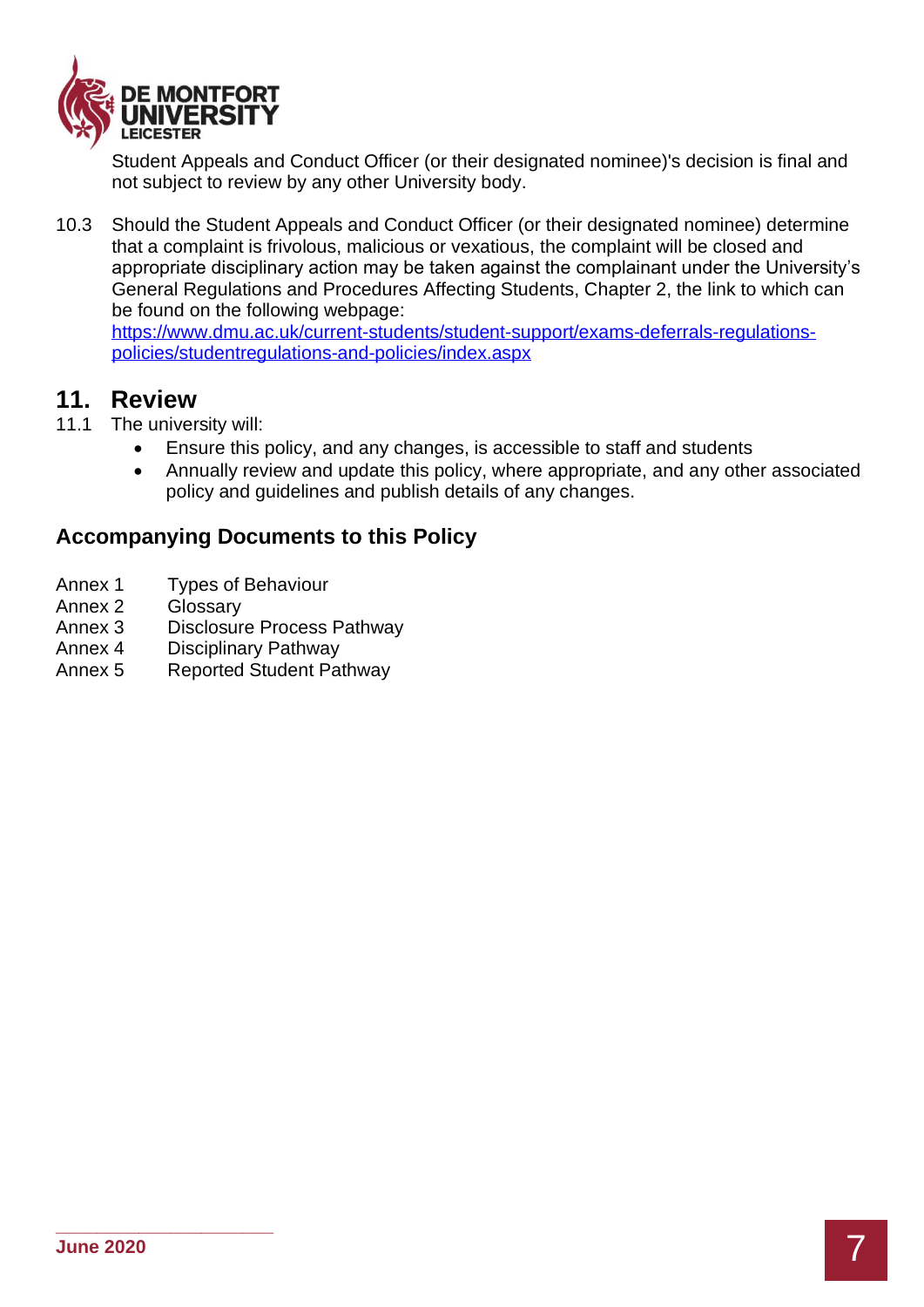

# **Annex 1 Types of Behaviour**

The Sexual Misconduct Policy makes reference to terms that may not be familiar to the reader. Below are some explanations of terms used in the Policy and the General Regulations and Procedure affecting Students (GRPaS)

**Sexual Misconduct** is any unwanted conduct of a sexual nature which occurred in person or, by letter, telephone, text, email or any other electronic and/or social media. It includes, but is not limited to, the following behaviour:

- Engaging, or attempting to engage in a sexual act with another individual without consent
- Sexually touching another person without their consent e.g. kissing
- Conduct of a sexual nature which creates (or could create) an intimidating, hostile, degrading, humiliating, or offensive environment for others including makingunwanted remarks of a sexualnature (this could take place in public spaces or as part of a group):
- showing body parts to another in person or electronically in a sexually inappropriate way;
- Recording and/or sharing intimate images or recordings of another person without their consent; and
- Arranging or participating in events which may reasonably be assumed to cause degradation and humiliation, for example inappropriately themed social events or initiations.
- Activities where consent has been given however the level of sexual violence used exceeds the level of reasonableness of the implied consent e.g.BDSM. Consent can be withdrawn and must be sought on every occasion.

#### **Sexual harassment**

Sexual harassment in the context of this Policy is defined as behaviour which makes another person feel distressed, intimidated or offended and, the behaviour is of a sexual nature. It may include for instance behaviour that does not involve physical contact e.g inappropriate text messaging. If contact or violence is involved, the offence may become sexual assault. A factor in considering whether behaviour amounts to sexual harassment is whether the person towards whom the behaviour is directed has actively consented to it, or if they have asked the person engaging in the behaviour to stop doing it.

- Sexual comments or jokes
- Displaying pictures, photos or drawings of a sexual nature
- Sending emails or other form of electronic communication with a sexual content
- Physical behaviour (but which stops short of contact), including unwelcome sexual advances and stalking
- Continued advances or invitations to social activities when the invitee has made it clear the advances or invitations are not welcome.

Examples of **Domestic abuse and coercive or controlling behaviour** include incidents of controlling, coercive, threatening behaviour, violence or abuse between indivduals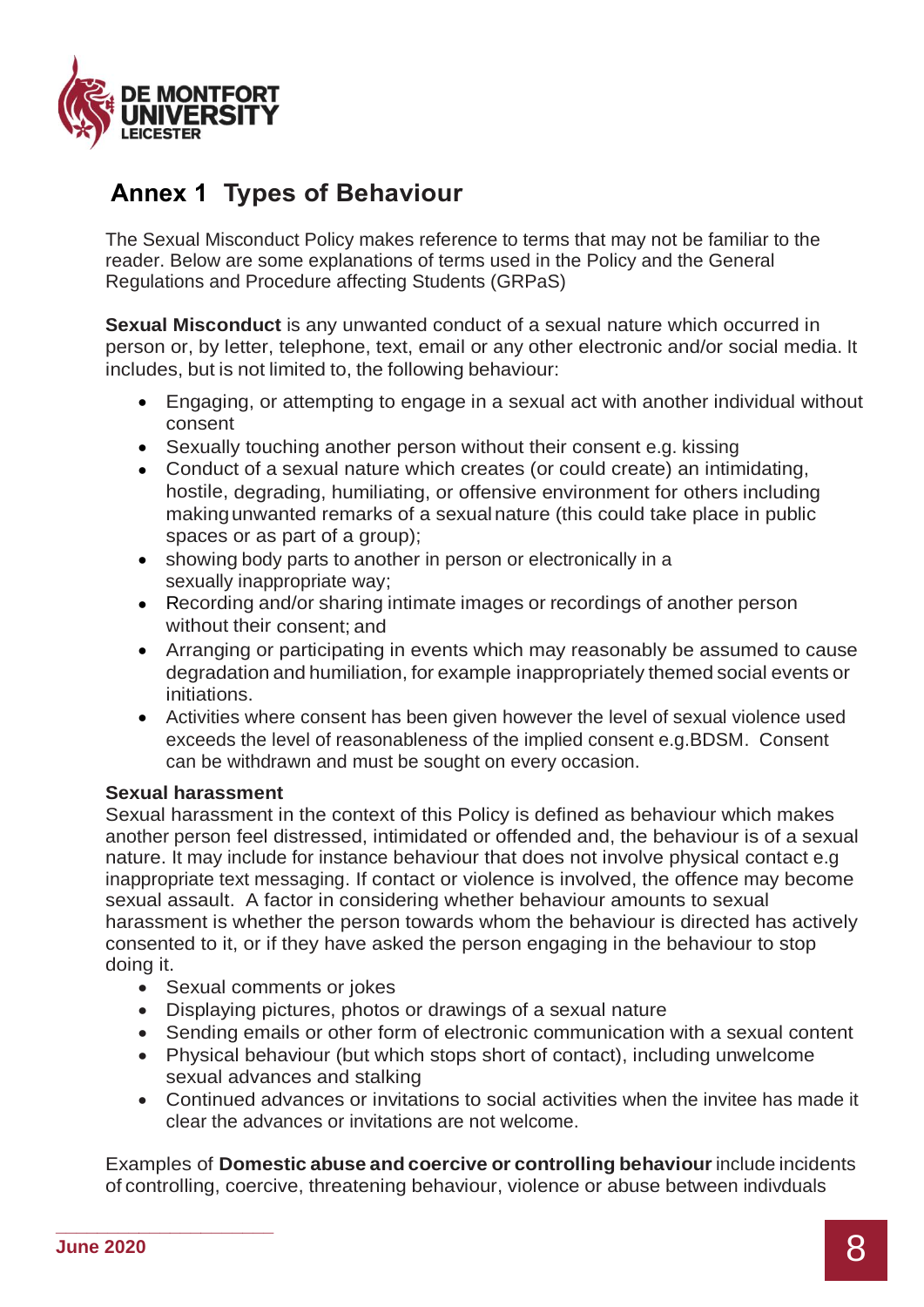

who are, or have been, intimate partners, in a close relationship or family members. This

can include, but is not limited to, psychological, physical, sexual, financial and/or emotional abuse.

**Examples of Complicity includes** any act by a person that knowingly assists, aid and abets, promotes, or encourages any form of misconduct including Sexual Misconduct and Violence by another individual.

**Examples of Retaliation** may constitute any words or behaviouri including intimidation, threats, omissions or coercion, made in response to disclosures or reports made under this Policy. This includes the Responding Party and the Reporting Party, as well as witnesses, friends, or relatives.

The GRPaS contains comprehensive details of behaviours at are unacceptable in relation to this policy and processes to be followed.

Examples of **Vexatious reporting** involves the creation of, unwarranted or fictitious reports made under this or any other Policy, or a continuous refusal to accept any reasonable decisions arising from the application of the accompanying procedures to this Policy.

**Malicious reporting** occurs when an individual makes allegations of Sexual Misconduct and Violence that the individual knows to lack a basis in fact.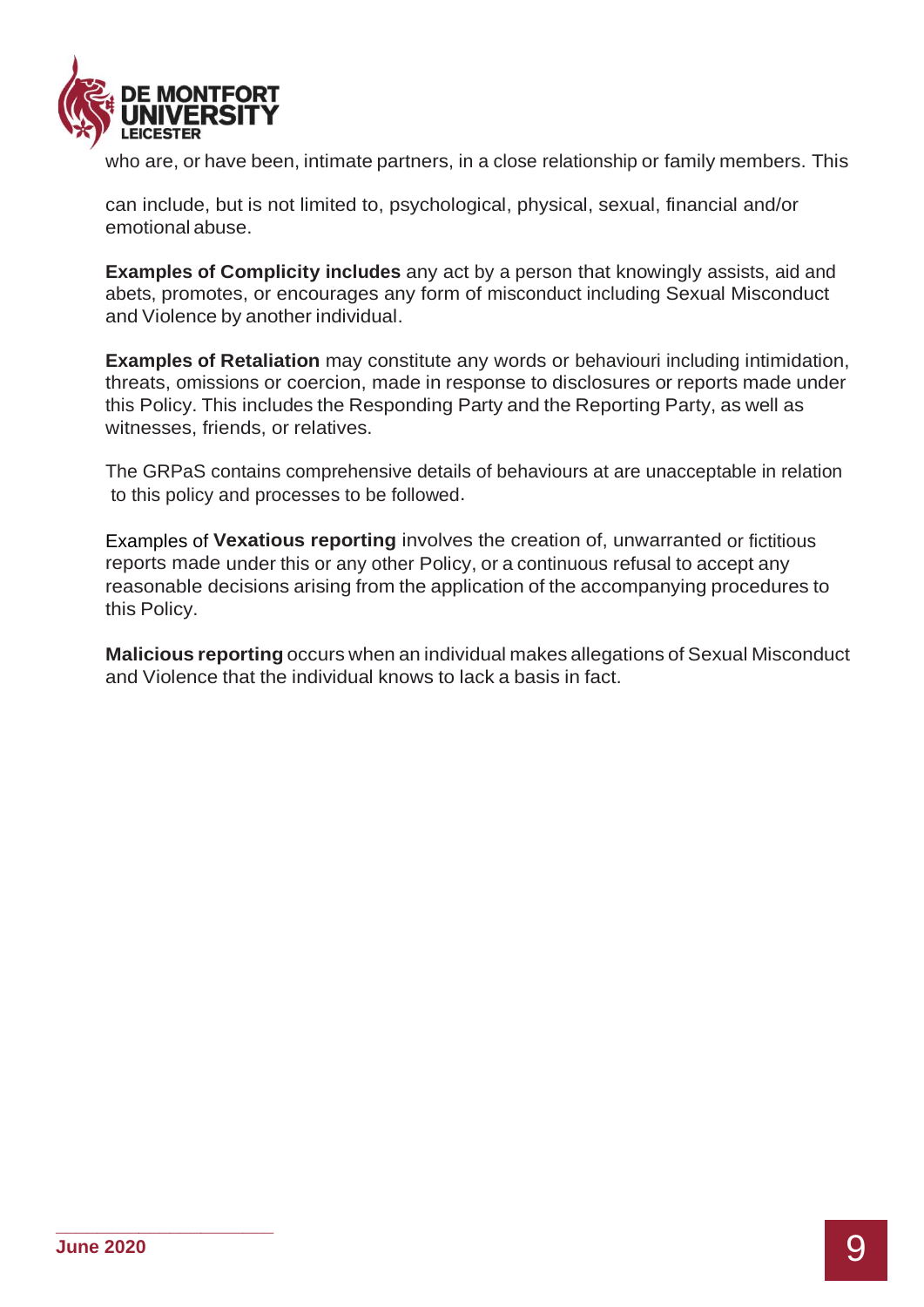

# **Annex 2 Glossary**

**Disclosure** involves an individual choosing to tell anyone who is part of the University community about their experience of Sexual Misconduct and Violence (different from Report).

**Report** is the sharing of information with a staff member of the University regarding an incident of Sexual Misconduct or Sexual Violence experienced by that individual for the purposes of initiating the investigation process by the University, as set out in this Policy and the accompanying procedures (different from Disclosure).

**Reporting Party** is the person(s) who has been the subject of the alleged incident of Sexual Misconduct or Sexual Violence or other policy breach.

**Reported Party** is the person(s) whose behaviour it is alleged amounted to an incident of Sexual Misconduct or Sexual Violence or other policy breach.

**Consent** is the agreement by choice where the individual has both the **freedom** and **capacity** to make that choice. Consent cannot be assumed on the basis of a previous sexual encounter or previously given consent, or from the absence of complaint, and each new sexual act requires a re-confirmation of consent as the foundation of a healthy and respectful sexual relationship. Consent may be withdrawn at any time before or during a sexual act.

**Freedom to consent:** For consent to be present, the individual has to freely engage in a sexual act. Consent cannot be inferred from a lack of verbal or physical resistance. Consent is not present when submission by an unwilling participant results from coercion, force, threat, intimidation or the exploitation of power.

**Coercion or Force** includes any physical or emotional harm or threat of physical or emotional harm which would reasonably place an individual in fear of immediate or future harm, with the result that the individual is compelled to engage in a sexual act.

**Capacity to consent:** Free consent cannot be given if the individual does not have the capacity to give consent. An individual is incapacitated when asleep, unconscious, semiconscious, or in a state of intermittent consciousness, or any other state of unawareness that a sexual act may be occurring. Incapacitation may occur on account of a mental or developmental disability, or as the result of alcohol or drug use.

#### **Balance of Probabilities** 51/49%

"…The standard of proof is the balance of probabilities, i.e. that on the basis of the evidence available, then it is more likely that the alleged breach occurred than not."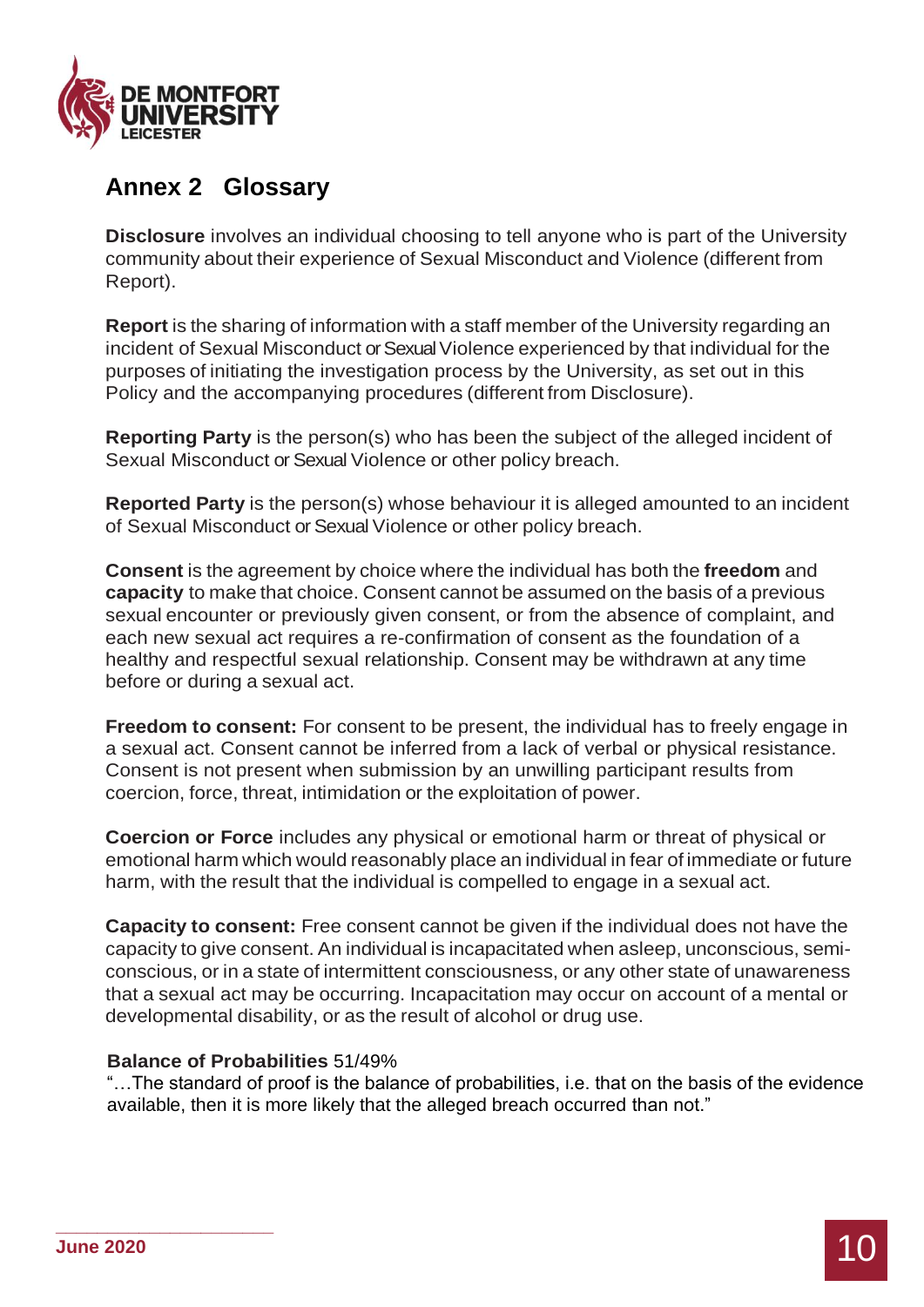

# **Annex 3 Student Disclosure Pathway**

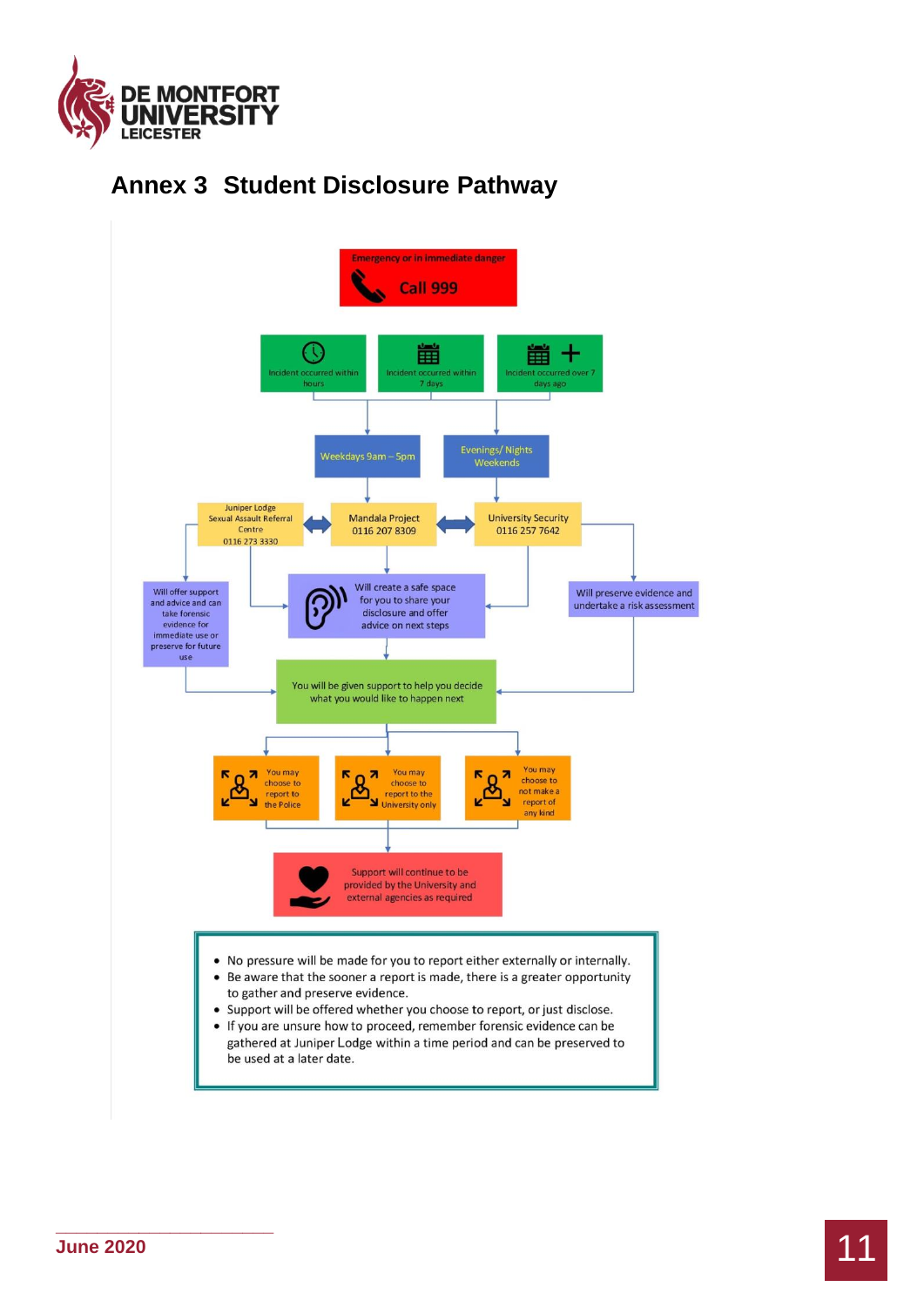

# **Annex 4 Disciplinary Pathway**